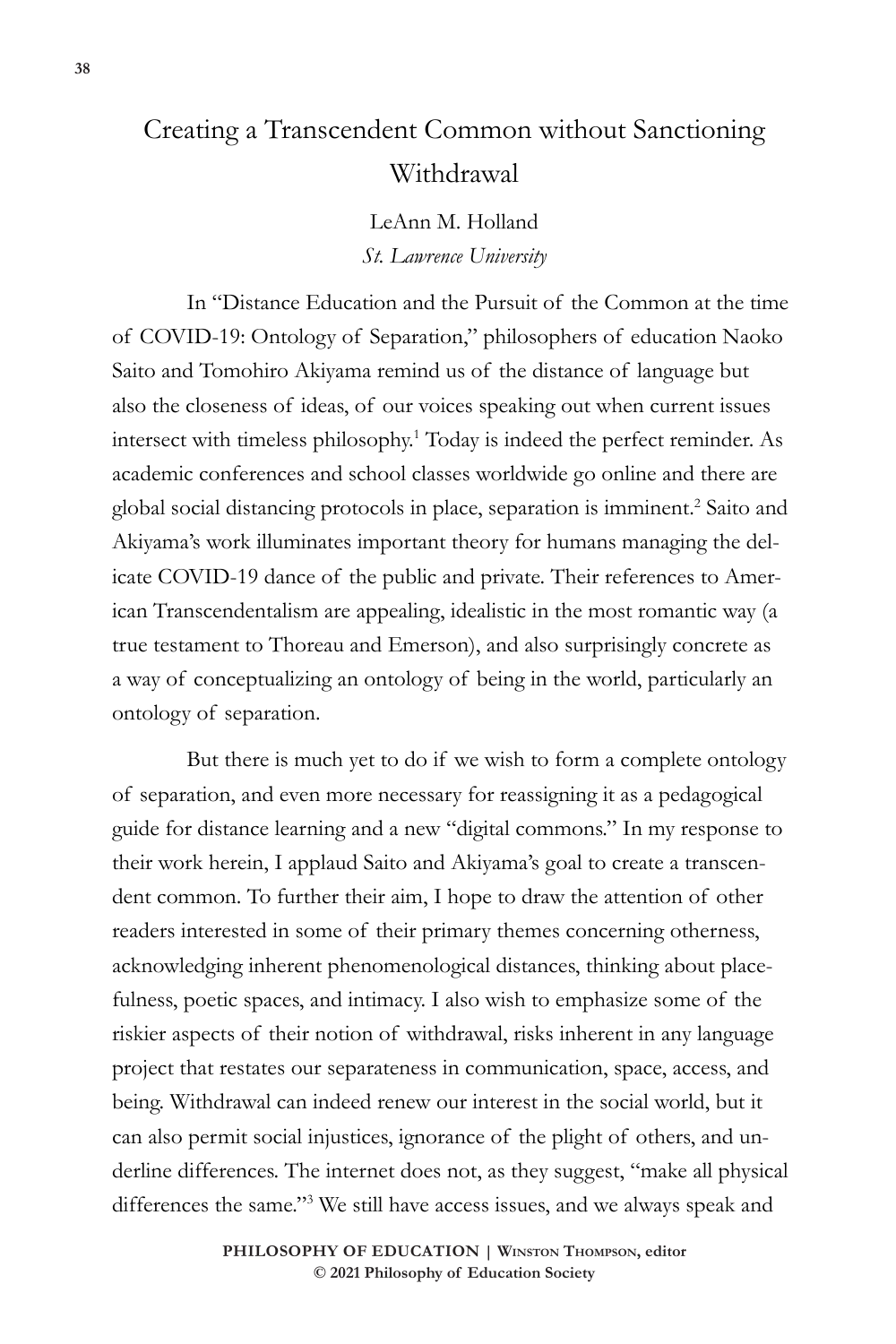write in a limited, physical context.

Knowing the risks of separateness (and especially withdrawal), what is the value of further highlighting it today? We already feel distance acutely during a global pandemic. Why draw more attention to it? Saito and Akiyama have an excellent answer to this. The authors do as they claim, "enable a way of thinking about distance that exceeds any facile binary distinctions and crosses borders." In a time when we tend to think only of the negatives of separation, American transcendentalism preaches the artfulness of living apart. Transcendentalism is about practicing observation, solitude, seeing sociality in all things, recognizing otherness, and cultivating deep inward dialogue. While person-to-person contact has limits, especially since we inhabit individual human bodies, across continents, transcendentalism reveals that we are in fact as distant always as we are today, and that this is nothing new to fear. Theirs is a practice of re-capturing the meaning of distance, revealing its positive (or at least neutral) nature.

Saito and Akiyama's essay introduces another idea especially well. While it is natural to emphasize separateness, they do not leave their thesis at that stage. Instead, by acknowledging separateness, we can more easily see its contrast, *togetherness*. The range of disciplines their essay touches cannot be denied: they reference sustainability or environmental education, digital, online and virtual reality learning, library digital commons and public access to research, study abroad programs and distance education. It is exciting to consider the many new directions we might take an ontology of separation. I would like for us to add more voices to this conversation, to spark connections for others to this important piece. For some examples: Fernando Bárcena writes on distance and poetics, or for a more elaborate account, Gaston Bachelard wrote a most excellent book on poetic space.<sup>4</sup> Edward F. Mooney has a great commentary on intimacy in American transcendentalism and restoring privateness and intimacy in philosophy.<sup>5</sup> British professor emeritus Andrew Stables is concerned with moral education, proximity and distance.<sup>6</sup> David Granger writes on Cavell and embodiment, Clarence Joldersma leans into phenomenology with his radical embodiment model, and Michael Bon-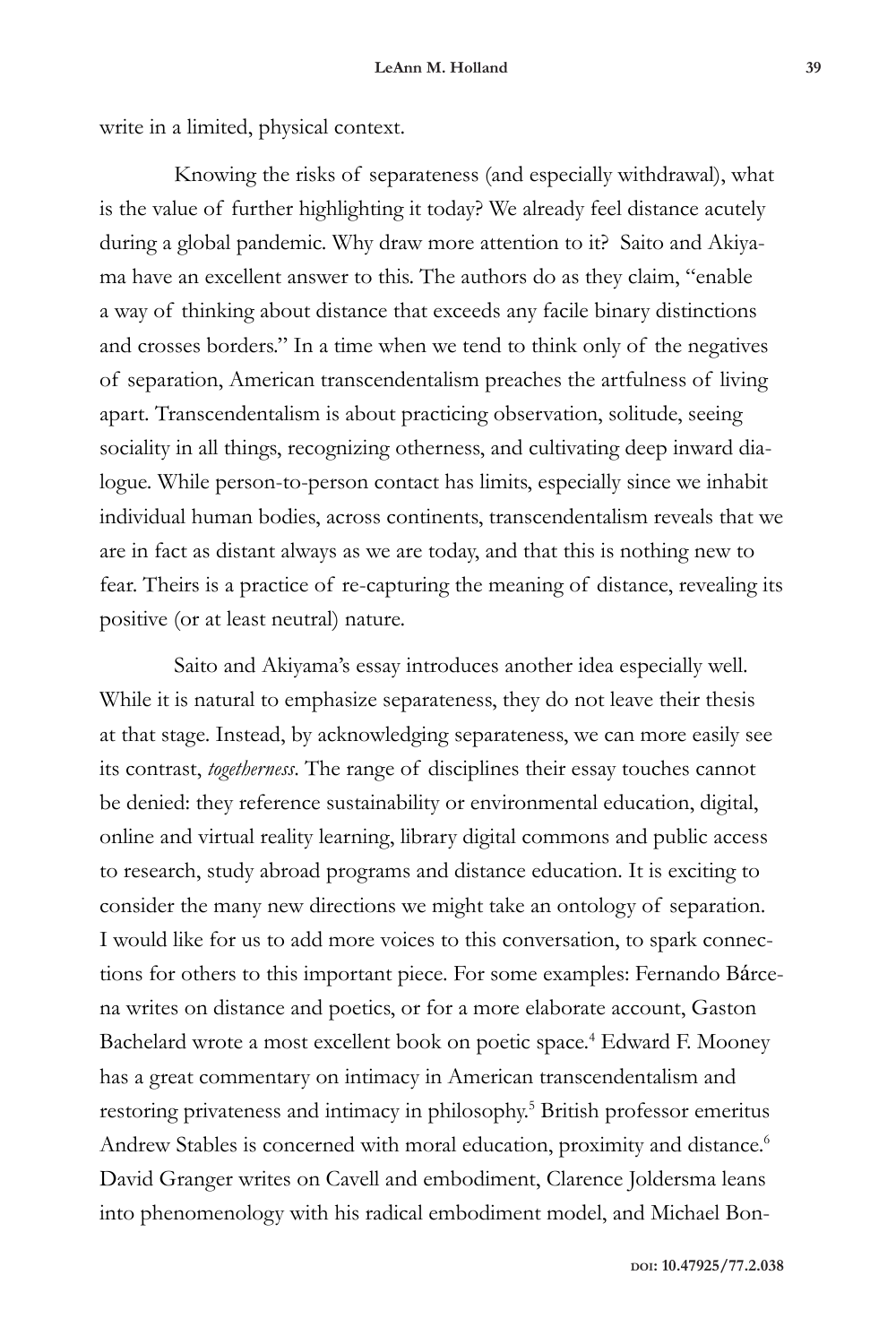nett discusses the moral implications of embodied otherness, being "lost in space," and language about distance and senses of place.<sup>7</sup> Also of interest are pieces by Ruyu Hung connecting Thoreau to senses of place and Guoping Zhao on postmodernists like Levinas and otherness.<sup>8</sup>

When Saito and Akiyama mention imagination, aesthetic sensitivity, and the possibilities of the public, Maxine Greene comes immediately to mind:

> Again, it may be the recovery of imagination that lessens the social paralysis we see around us and restores the sense that something can be done in the name of what is decent and humane. I am reaching toward an idea of imagination that brings an ethical concern to the fore. . . My attention turns back to the importance of wide-awakeness, of awareness of what it is to be in the world. I am moved to recall the existential experience shared by so many and the associated longing to overcome somnolence and apathy in order to choose, to reach beyond.<sup>9</sup>

It is through the "recovery of imagination" that we connect to those around us. When we become "wide awake" about issues like our inherent separation, we choose to "overcome" that distance, "to reach beyond." In Maxine Greene's *The Dialectic of Freedom,* Chapter 1, "Freedom, Education, and Public Spaces," she further describes the relationship between education and the public spaces in American philosophy in a manner that I found most helpful in reading this current essay.<sup>10</sup> And in her Chapter 3, "Reaching from Private to Public: The Work of Women," Greene recognizes the feminine contribution to the discussion of private and public—an important but invisible aspect of public spaces and community.<sup>11</sup> I lean into this point, as we should remember that some people do not see their self without relationship to another (in contrast to Andrew Feenberg's theory of the self). Consider, for example, carers like parents whose selfhood is dependent on the lifeblood of their children.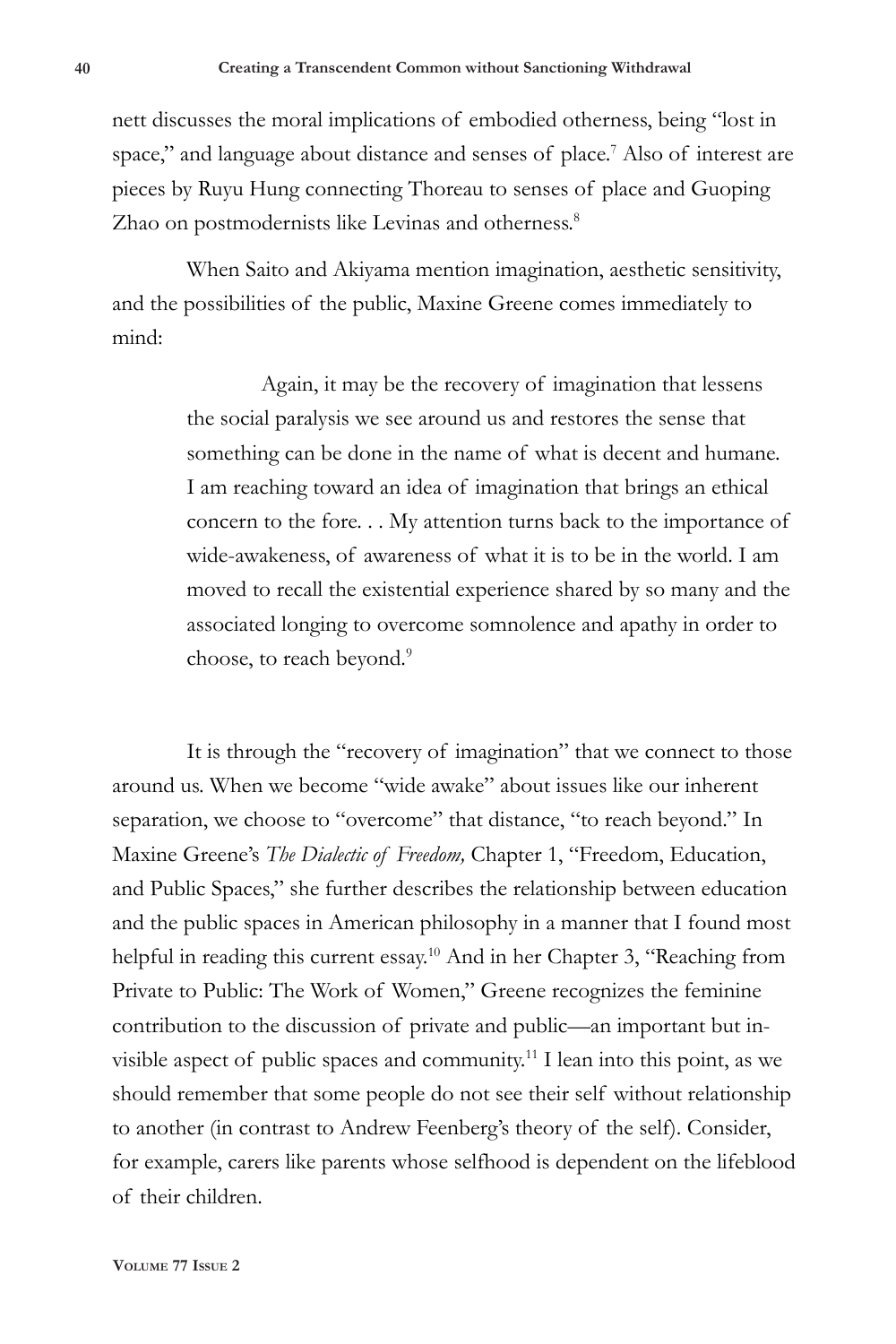To further diversify American transcendentalism, we might take into account its roots in phenomenological Native American philosophies. Wilshire calls Thoreau and Emerson's ideas the "reclaiming indigenous intimacy and at-one-ness" with the "community of all beings."12 Wilshire adds that this is "so hard for us to acknowledge, given both the domestication of our own 'Nature writers' [Thoreau and Emerson], and the degree to which we are inured to European objectification, dualism, distancing—our insulation, shielding, and straitened [sic] nurturance taken so completely for granted we are unaware of it."13

Saito and Akiyama tackle some difficult concepts in order to propose an ontology of separation. I can see the benefit of Heideggerian ontology and a Cavellian language theory to explain how we might re-establish a term like separation that has so much colloquial baggage. One downside of Heidegger and Cavell is that their comprehensive theories could accommodate ontologies of nearly anything. This is not in itself problematic, because there is still great value in understanding how we use words. But in a short essay, I wish for more information about what this means for COVID-19, distance education, and the transcendent common. We know that public bodies are typically withdrawn or closed. "To what extent are we withdrawn?" might be the stronger question. I prefer to resist withdrawal as part of an ontology of separateness, and focus on distance and distance education, and the spirit and intentionality of a commons. And the opportunity to add other voices never passes. This is the process we enter now, with this response essay, with our active conversations, with our current digital commons, with this asynchronous essay session set at an online conference: we blend our public and private experiences while discussing great philosophy.

1 Naoko Saito and Tomohiro Akiyama, "Distance Education and Pursuit of the Common at the Time of COVID-19: Ontology of Separation," *Philosophy*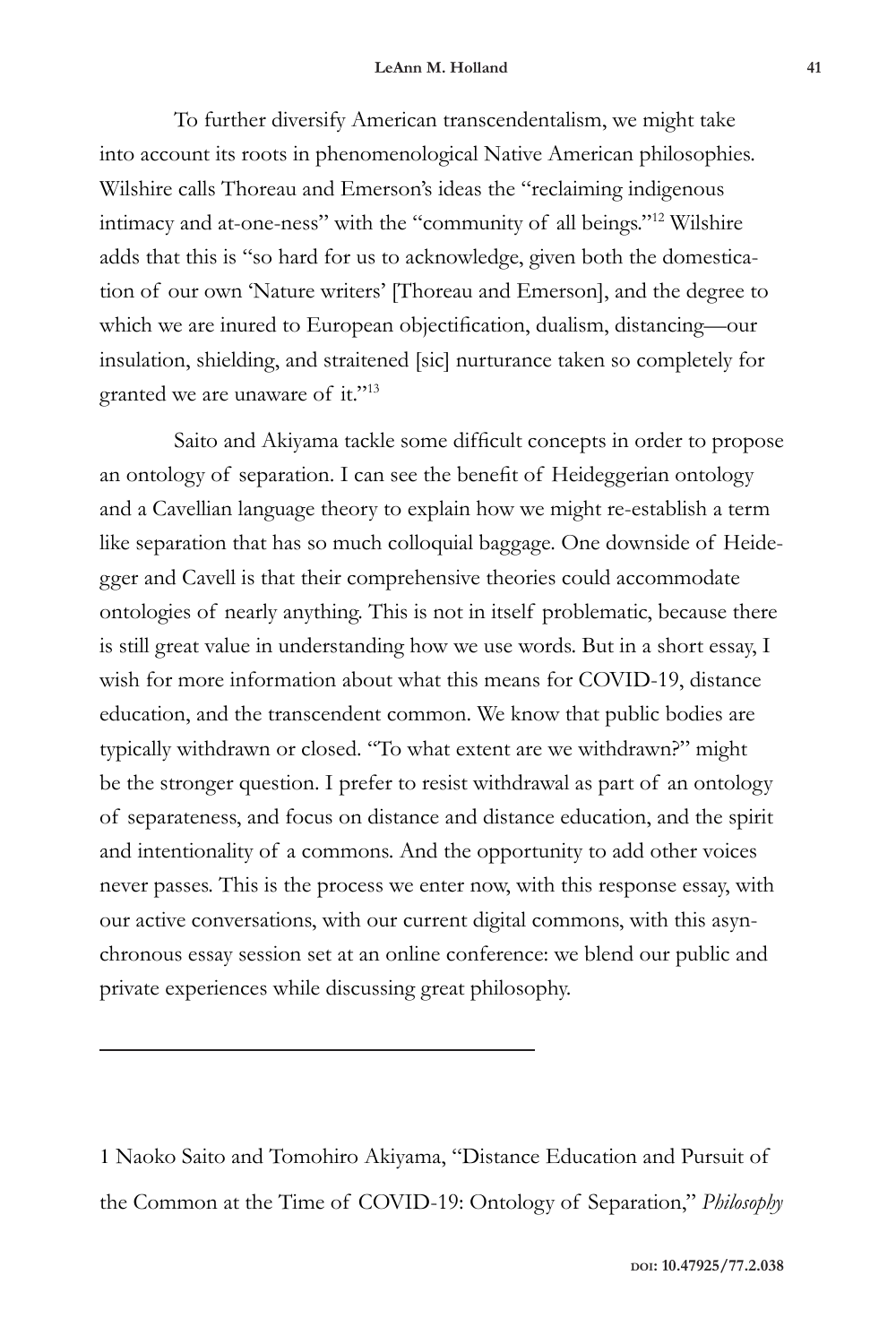*of Education* 77, no. 2 (2021).

2 I have been thinking much the same lately. There are many parallels here to my 2021 PES *GroundWorks* paper "Going Remote"; LeAnn M. Holland, "Going Remote: Ecofeminist Education for the Reluctantly Contained," *GroundWorks* (2021), https://www.philosophyofeducation.org/committee-on-professional-affairs.

3 The concept of "neighbors" works in definition only if in relationship to a physical proximity, notably in the closeness of home-spaces. This complication is why I recommend Gaston Bachelard on poetic spaces.

4 Fernando Bárcena, "Philosophy of Education, the Production of the Presence and the Poetic Distance," *Bajo palabra, Revista de filosofia*, no. 6 (special issue 2011): 27-28; Gaston Bachelard, *The Poetics of Space: The Classic Look at How We Experience Intimate Places,* (Boston: Beacon Press, 1994).

5 Edward F. Mooney, *Lost Intimacy in American Thought: Recovering Personal Philosophy from Thoreau to Cavell* (New York: Continuum, 2009).

6 Andrew Stables, "Proximity and Distance: Moral Education and Mass Communication," *Journal of Philosophy of Education* 32, no. 3 (November 1998): 399-407.

7 See the following, respectively: David Granger, "Towards an Embodied Poetics of the Self: Personal Renewal in Dewey and Cavell," *Studies in Philosophy and Education* 20 (2001): 107-124. Clarence W. Joldersma, "Neuroscience, Education, and a Radical Embodiment Model of Mind and Cognition," *Philosophy of Education Yearbook* (2013): 263-272. Michael Bonnett, "Environmental Concern, Moral Education and Our Place in Nature," *Journal of Moral Education* 41, no. 3 (September 2012): 285-300. Michael Bonnett, "Lost in